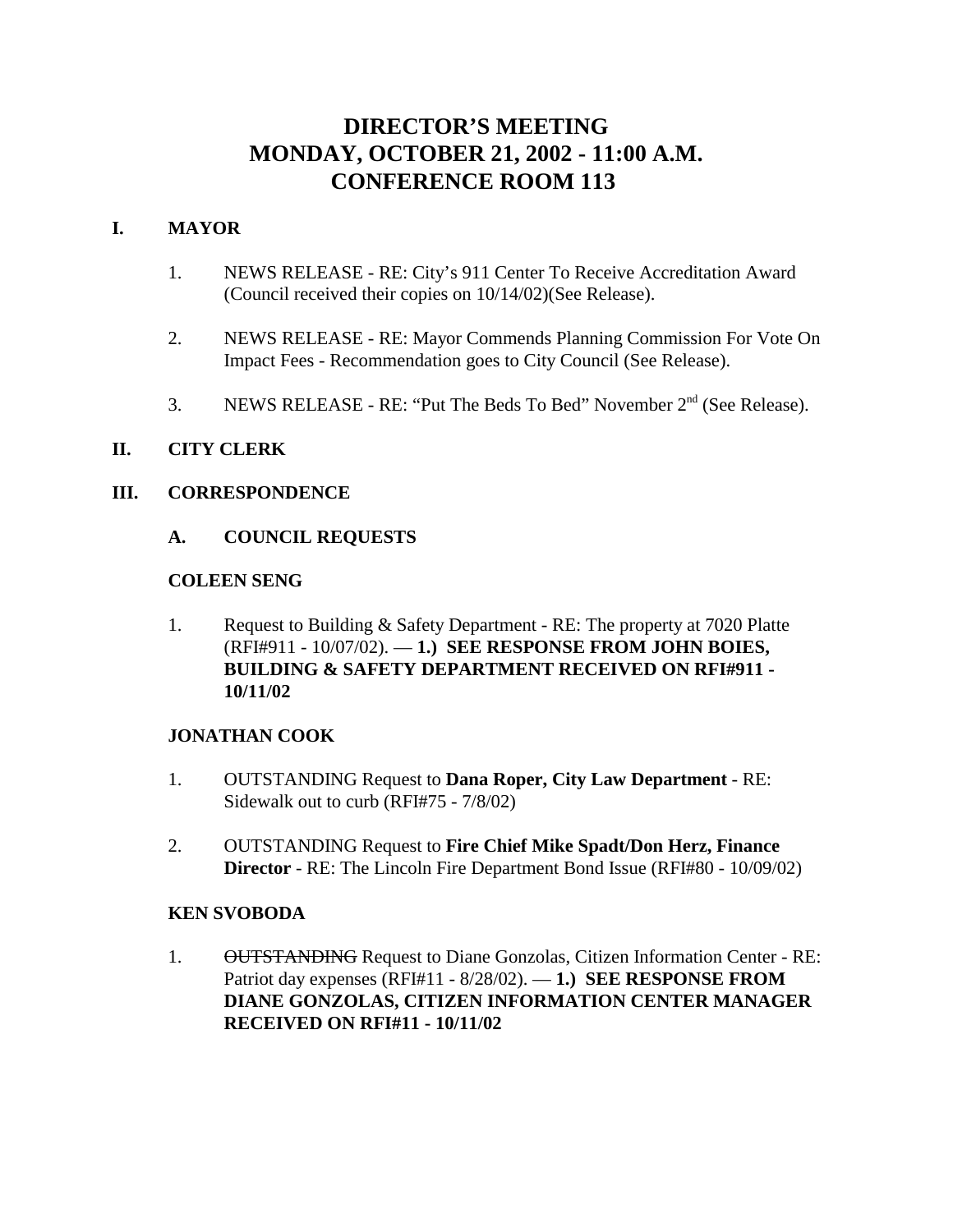### **ANNETTE McROY**

1. OUTSTANDING Request to **Roger Figard, JAVA, Public Works & Utilities Department** - RE: What will happen to the house at 2046 "R" Street (RFI#120 - 10/08/02)

# **JON CAMP**

- 1. OUTSTANDING Request to Allan Abbott, Public Works & Utilities Director**/ Lynn Johnson, Parks & Recreation Director** - RE: Bike path tunnels (RFI#78 - 10/02/02). — **1.) SEE RESPONSE FROM ROGER FIGARD, PUBLIC WORKS & UTILITIES DEPARTMENT RECEIVED ON RFI#78 - 10/11/02**
- 2. OUTSTANDING Request to Fire Chief Mike Spadt RE: Ambulance mileage (RFI#79 - 10/04/02). — **1.) SEE RESPONSE FROM FIRE CHIEF MIKE SPADT RECEIVED ON RFI#79- 10/14/02**
- 3. Request to Fire Chief Mike Spadt RE: Restructuring savings (RFI#80 10/11/02)

# **GLENN FRIENDT**

1. OUTSTANDING Request to **Fire Chief Mike Spadt** - RE: Fire Department activity by station (RFI#17 - 10/09/02)

# **TERRY WERNER**

- 1. Request to Nicole Fleck-Tooze, Public Works & Utilities Department RE: Sidewalk Repair (RFI#72 - 10/16/02)
- 2. Request to Allan Abbott, Public Works & Utilities Director/Larry Worth, StarTran - RE: HandiVan Complaint (RFI#73 - 10/16/02)

# **B. DIRECTORS AND DEPARTMENT HEADS**

# **COUNTY COMMISSIONERS**

1. Letter from Bob Workman, Chairman of the Board, Lancaster County Commissioners - RE: Lease of Trabert Hall Space by Aging and Urban Development. (See Letter).

# **FINANCE**

1. Material from Don Herz to Terry Werner - RE: Gas Rate Comparisons (Requested by Councilman Werner) (See Material).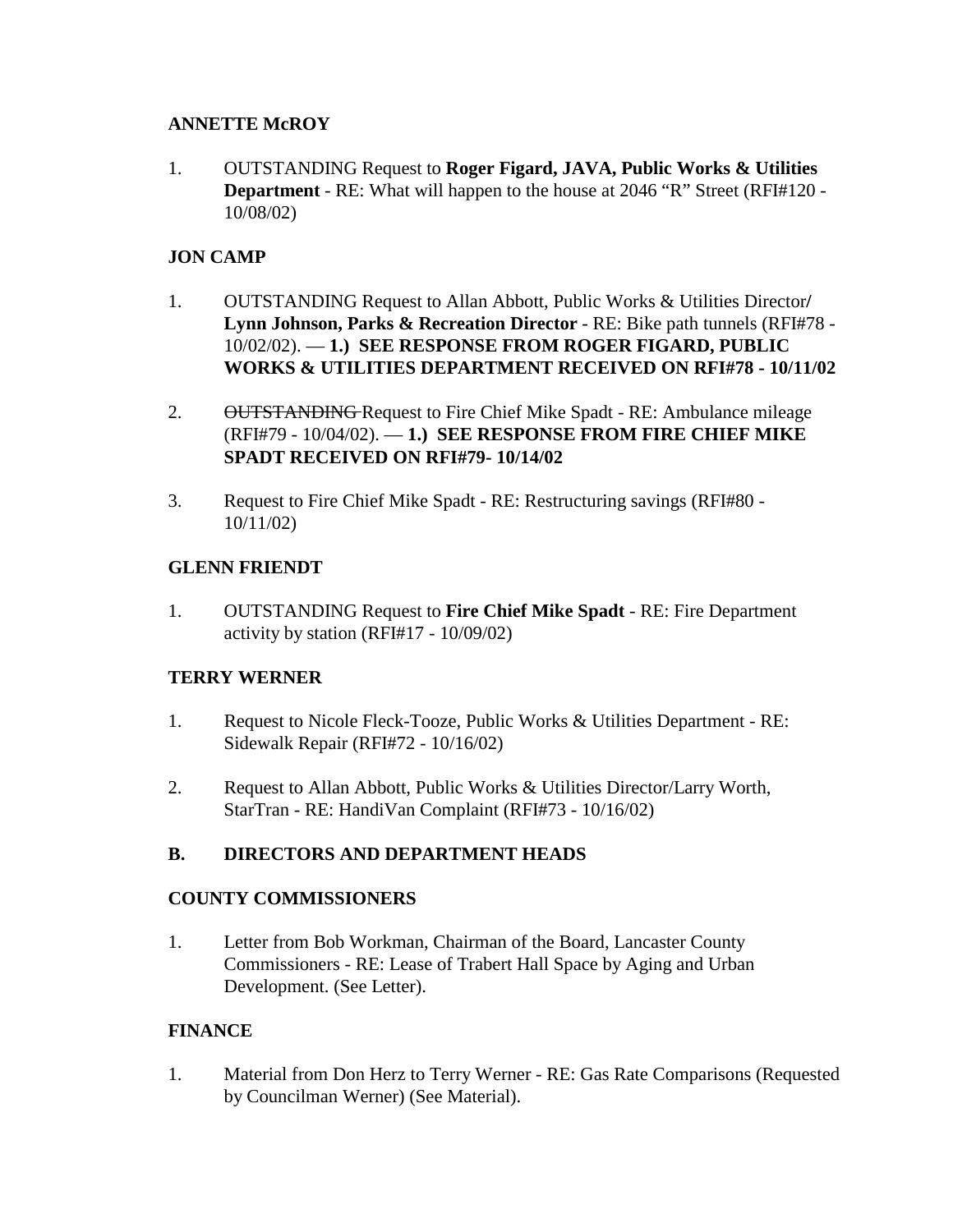### **HEALTH**

1. Response Letter from Bruce Dart to Linda Markussen - RE: To owning four dogs within the City limits of Lincoln (See Letter).

### **LIBRARY**

- 1. Lincoln City Libraries Director's Report RE: Statistical Report Monthly Categorical Report - Fund Balances - September 2002.
- 2. Lincoln City Libraries NEWS RELEASE RE: One Book One Lincoln Program Series Begins - "Pirate Cows Of The Sandhills"- How a Novelist Gathers Material. (See Release).

### **PARKS & RECREATION DEPARTMENT**

1. Response E-Mail from Lynn Johnson to Jose Soto - RE: The lease agreement between Nebraska Wesleyan University and the City of Lincoln - proposed Woods Park ball field (See E-Mail).

# **PLANNING**

- 1. Annexation by Ordinance Effective Date: October 1, 2002 Ordinance No. 18064 - 35.23 Acres.
- 2. Material from Marvin Krout RE: Summary of Planning Commission Action on Impact Fee Ordinance (Material for the Pre-Council Meeting scheduled for 10/21/02 at 10:10 a.m.)(See Material).

### **PUBLIC WORKS & UTILITIES DEPARTMENT**

1. Public Works & Utilities ADVISORY - RE: The construction of project - Sewer District 1175 - Area South Of Stevens Ridge Road - A public informational meeting on Monday, October 21, 2002 from 6:30 p.m. to 8:00 p.m. at the Lincoln Berean Church, 6400 South 70<sup>th</sup> Street in Room 202. (See Advisory)

### **WEED CONTROL AUTHORITY**

1. Combined Weed Program - City of Lincoln - September 2002 Monthly Report - Weed Control Authority.

# **C. MISCELLANEOUS**

1. E-Mail from Angie Hlava - RE: She would like to urge you to re-think the animal ordinance prohibiting exotic/unusual animals (See E-Mail).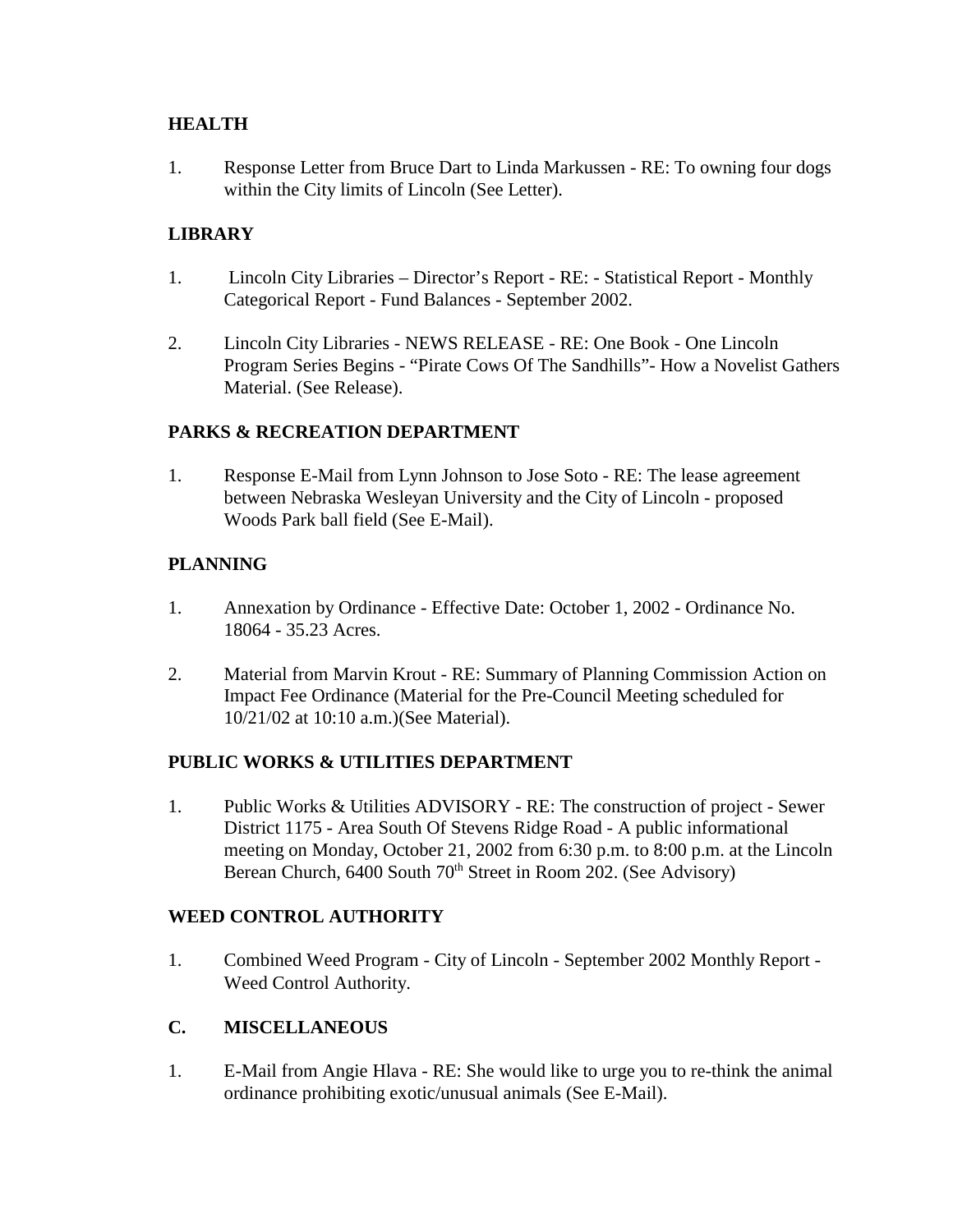- 2. E-Mail from Rick Fahrenbruch RE: In Support of the Mount Emerald rezoning (See E-Mail).
- 3. E-Mail from Peggy Struwe RE: I urge your Support of the Change of Zone #3378 - (See E-Mail).
- 4. Letter from David Witters RE: In Support of the Mount Emerald rezoning (See Letter).
- 5. Letter from William Carver RE: For your Support of the Mount Emerald Down Zoning (See Letter).
- 6. Letter from REALTORS Association of Lincoln, Darlene Starman, 2003 President to Greg Schwinn, Chair, Planning Commission - RE: New information regarding the City's revenue projections in the Capital Improvement Plan was reviewed by our Board of Directors. As a result, the Board has amended its position with the following statement: - the proposed Impact Fee Ordinance (See Letter).
- 7. E-Mail from Michelle Ziemann RE: Change of Zone #3378 rezoning (See E-Mail).
- 8. E-Mail from Robert (Bud) & Phyllis Narveson RE: In Support of the change of zone for the Mount Emerald District (See E-Mail).
- 9. E-Mail from Emily Herrick RE: In Strong Support of the proposed rezoning of the Mount Emerald neighborhood. (See E-Mail).
- 10. E-Mail from Cara E. Potter RE: In Support of the proposed change of zone #3378 in the Mount Emerald and Sidles-Grainger-Rogers-Walts Landmark Districts. (See E-Mail).
- 11. Letter from Michael Gengler, President, Woods Park Neighborhood Association, Inc. - RE: The proposed lease agreement between Lincoln Parks & Recreation Department and Nebraska Wesleyan University for improvements to the baseball field located in Woods Park. (See Letter).
- 12. **9 Letters** from Kandra Hahn; Marleen Rickertsen; Keith Duboo; Ceral Hedrick; Christy Aggens; Thomas Marley; Mark Watt; Duane & Deb Thorne; Paul R. Krutak, Jr. - RE: In Support of Change of Zone #3378 - "Mount Emerald". (See Letters).
- 13. Letter from Lilly Blase, President, Preservation Association of Lincoln RE: Mount Emerald and Sidles-Rogers-Grainger-Walts Landmark Districts (See Letter).